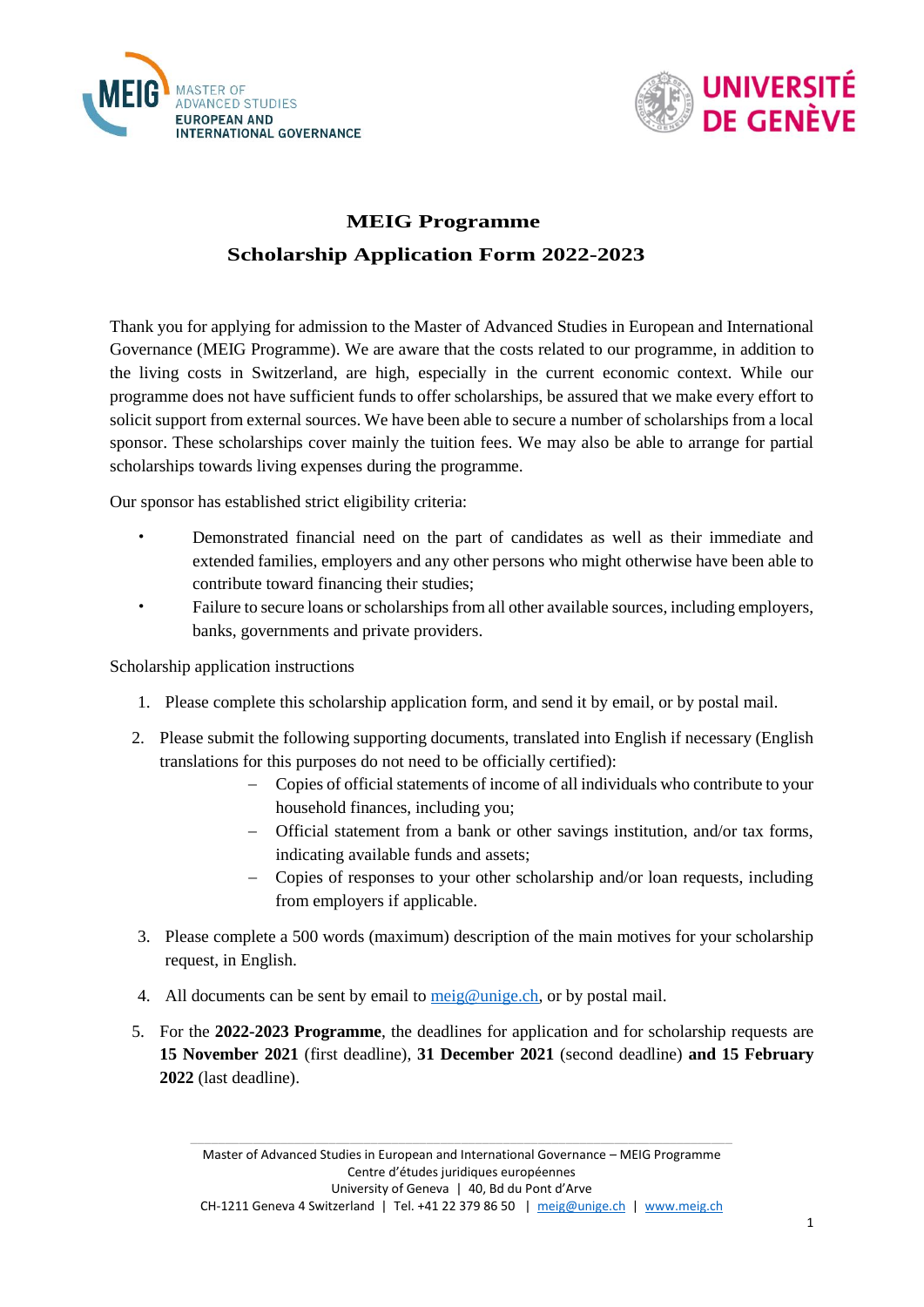**Applicants will be recruited until the limited places in the MEIG programme are distributed and considering the date of arrival of the MEIG candidate application form.** The application can only be processed if all questions have been fully answered.

The **2022-2023 MEIG Programme starts in September 2022** and **ends beginning of July 2023**.

While the admission process to the programme is "need-blind", meaning that we do not consider any financial factors when making admission decisions, we do ask you to submit your scholarship application at the same time as your application for admission, to ensure timely processing.

The final scholarship decision and admission decisions are made by the MEIG Executive Committee.

| 1.<br><b>Applicant details</b> |                            |
|--------------------------------|----------------------------|
| Surname                        | First name $(s)$           |
| Date of birth                  | Place and country of birth |
| Street/street number           |                            |
| Zip/postal code                | City                       |
| Country of residence           | Phone (mobile)             |
| Phone (work)                   | Phone (private)            |
| E-mail (private)               | E-mail (work)              |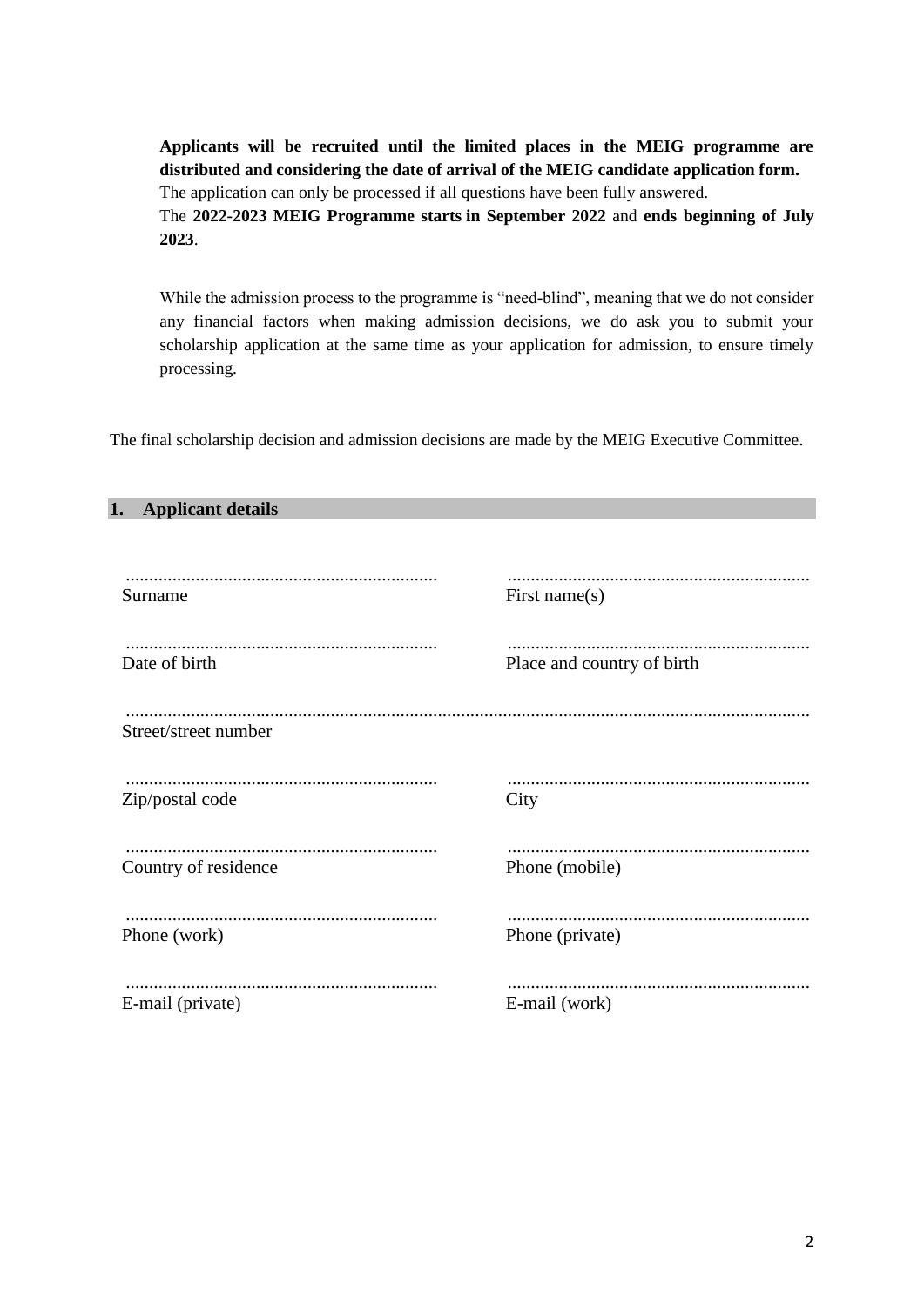| Are you currently employed                | $ $ $ $ $Yes$ $ $ $No$ | Employer : |  |
|-------------------------------------------|------------------------|------------|--|
|                                           |                        |            |  |
|                                           |                        |            |  |
|                                           |                        |            |  |
| Your net earnings in the last 12 months : |                        |            |  |

Please provide the following information for your university degree or equivalent and the other most recent degrees you have received (or are currently pursuing), if any:

| <b>Name of institution</b> | Degree and date<br>awarded | <b>Annual cost</b> | <b>How financed</b> | <b>Field of study</b> |
|----------------------------|----------------------------|--------------------|---------------------|-----------------------|
|                            |                            |                    |                     |                       |
|                            |                            |                    |                     |                       |
|                            |                            |                    |                     |                       |

How much financial aid, if any, did you receive during your most recent year in school? Was the aid a loan or a scholarship? Please describe:

From which of the following sources do you expect to receive support for your educational expenses (tuition and/or living expenses) in 2021/2022, and in which amount (in **local currency and in CHF**)

| Your income         | Family income            | Government               |  |
|---------------------|--------------------------|--------------------------|--|
| Your assets&savings | Family<br>assets&savings | Agencies/<br>Foundations |  |
| Relatives/Friends   | Current employer         | Other                    |  |
|                     |                          | <b>TOTAL:</b>            |  |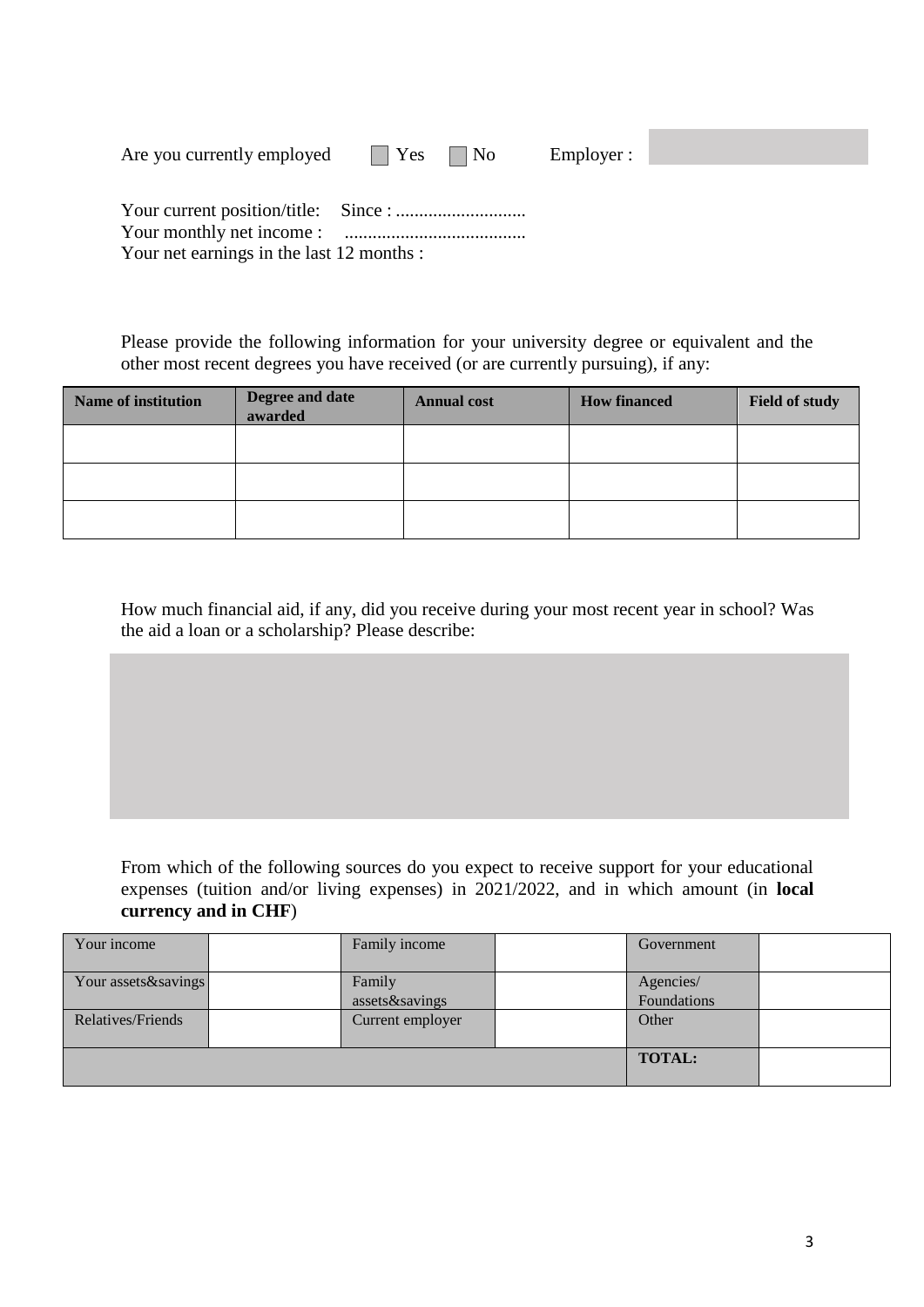### **2. Family information**

How many people, including yourself, depend on the income of your parents for daily living expenses (if any)?:

Please provide information about your parents, spouse, children, other dependents, your parents' dependents (your brothers and/or sisters), and all other people in your household, as applicable (not yourself):

| Full name                                                         |     |            |     |    |     |                 |     |                 |
|-------------------------------------------------------------------|-----|------------|-----|----|-----|-----------------|-----|-----------------|
| Age                                                               |     |            |     |    |     |                 |     |                 |
| Relationship to you                                               |     |            |     |    |     |                 |     |                 |
| Living in your<br>household                                       | Yes | ${\rm No}$ | Yes | No | Yes | No <sub>1</sub> | Yes | No <sub>1</sub> |
| Total income/year (in<br>local currency and CHF)                  |     |            |     |    |     |                 |     |                 |
| Occupation                                                        |     |            |     |    |     |                 |     |                 |
| Name of<br>school/University<br>attending (if any)                |     |            |     |    |     |                 |     |                 |
| Year at<br>school/University                                      |     |            |     |    |     |                 |     |                 |
| Total education<br>costs/year (in local<br>currency and CHF)      |     |            |     |    |     |                 |     |                 |
| Your parents'<br>contribution/year (in<br>local currency and CHF) |     |            |     |    |     |                 |     |                 |
| Your contribution/year<br>(in local currency and<br>CHF)          |     |            |     |    |     |                 |     |                 |

Please check the type of documentation you will be sending in order to verify income information requested on this form. The **first two** types of documents are **mandatory**:

| $\Box$ Bank account statement(s)                       |
|--------------------------------------------------------|
| $\Box$ Statement from employer (salary slip, contract) |
| $\vert$ Tax forms                                      |
|                                                        |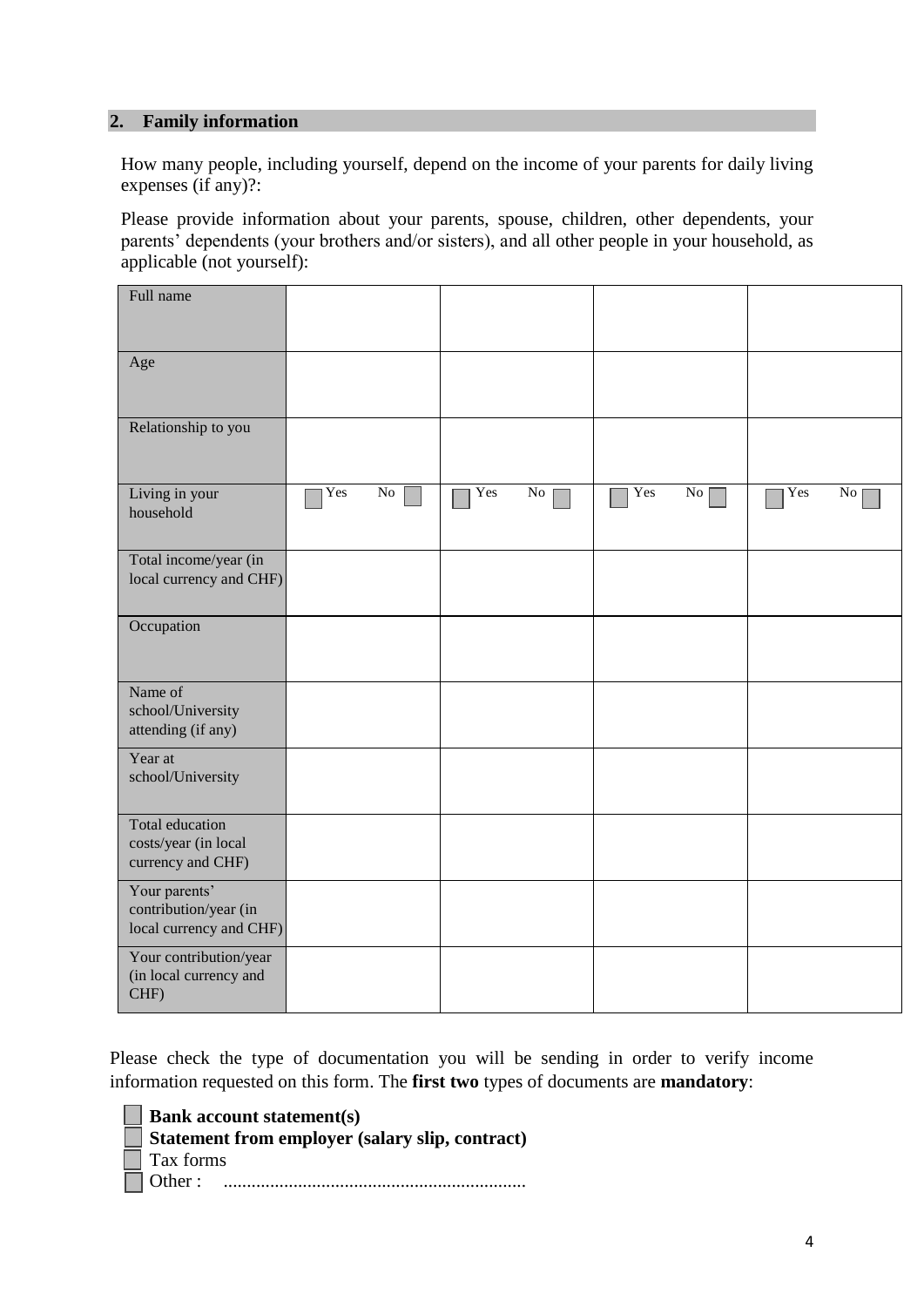# In the last 12 months, how much of your household income (before taxes/expenses) came from the following sources (in **local currency and in Swiss Francs CHF**):

| Father's income | Family business     | Allowances/     |  |
|-----------------|---------------------|-----------------|--|
|                 |                     | subsidies       |  |
| Mother's income | Family real estate  | Income of other |  |
|                 |                     | members of the  |  |
| Your income     | Pension/annuities   | household       |  |
|                 |                     |                 |  |
| Spouse's income | Interests/Dividends | Other           |  |
|                 |                     |                 |  |

|                      | Will there be: $\Box$ no change $\Box$ an increase $\Box$ a decrease in your household income next |
|----------------------|----------------------------------------------------------------------------------------------------|
| year? Please explain |                                                                                                    |
|                      |                                                                                                    |

| Does your family/do you own a home?:                              | $\overline{N}$ i<br>Yes $\Box$ |
|-------------------------------------------------------------------|--------------------------------|
| If yes: How much does your family/do:                             |                                |
| you still owe on the purchase price (in local currency and CHF)?: |                                |
| What is the present market value (in local currency and CHF)?:    |                                |
| Does your family/you own a business?:                             | $Yes$    <br>No                |
| If yes: Type of business :                                        | Owned since (yyyy)             |

How much did you/your household spend on the following items in the last 12 months? (**in local currency and in Swiss Francs CHF**):

| Rent/Mortgage            | <b>Educational expenses</b>  |              | Taxes                 |  |
|--------------------------|------------------------------|--------------|-----------------------|--|
| <b>Utilities</b>         | Loan/debt payments           |              | Vacations             |  |
| Food                     | Savings/Retirement           |              | Domestic<br>employees |  |
| Clothing                 | Car/Transport                |              | Leisure               |  |
| Household<br>necessities | Property/Health<br>inscuranc |              | Medical expenses      |  |
| Other                    |                              | <b>TOTAL</b> |                       |  |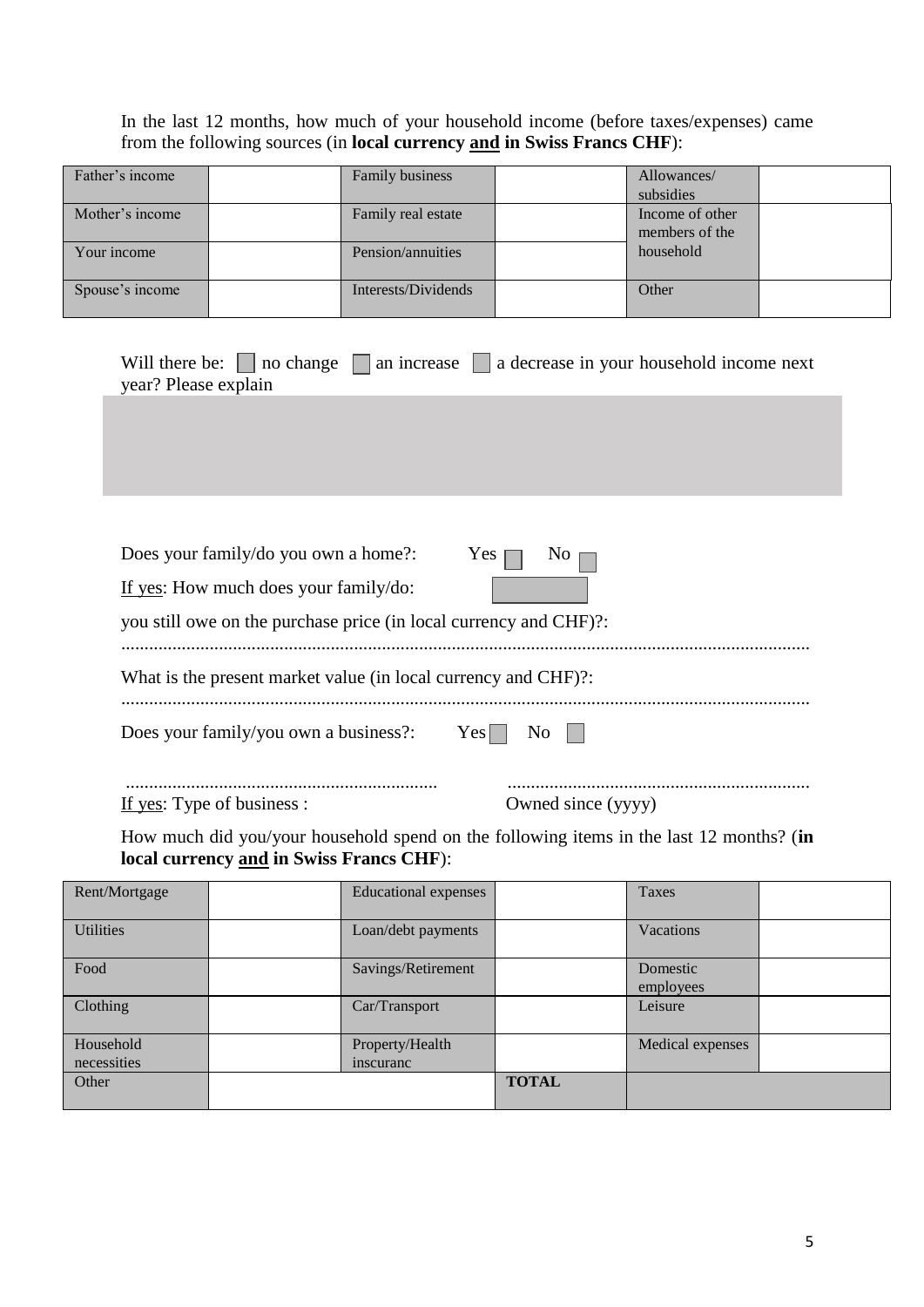### **3. Other scholarships and loans requested**

List all your current scholarship/loan applications, including requests of support from your current employer:

| Organization | <b>Application date</b> | Award notification date | <b>Amount expected (CHF)</b> |
|--------------|-------------------------|-------------------------|------------------------------|
|              |                         |                         |                              |
|              |                         |                         |                              |
|              |                         |                         |                              |

#### **4. Miscellaneous**

| Do you intend to return to your home country after your studies? | $Yes \tN$ No $\Box$ |  |
|------------------------------------------------------------------|---------------------|--|
|------------------------------------------------------------------|---------------------|--|

#### **5. Declaration**

We declare that the information on this form and in the supporting documents is true, correct and complete. The MEIG Programme has our permission to verify the information reported by obtaining documentation as needed. We understand that all the information contained in this document will be treated with strict confidentiality for the purpose of evaluating the scholarship request exclusively. We understand that providing false information will result in the cancellation of the scholarship application.

Date

Student's signature

Date

Spouse's signature (if necessary)

Date

Father's signature (if necessary)

Date

Mother's signature (if necessary)